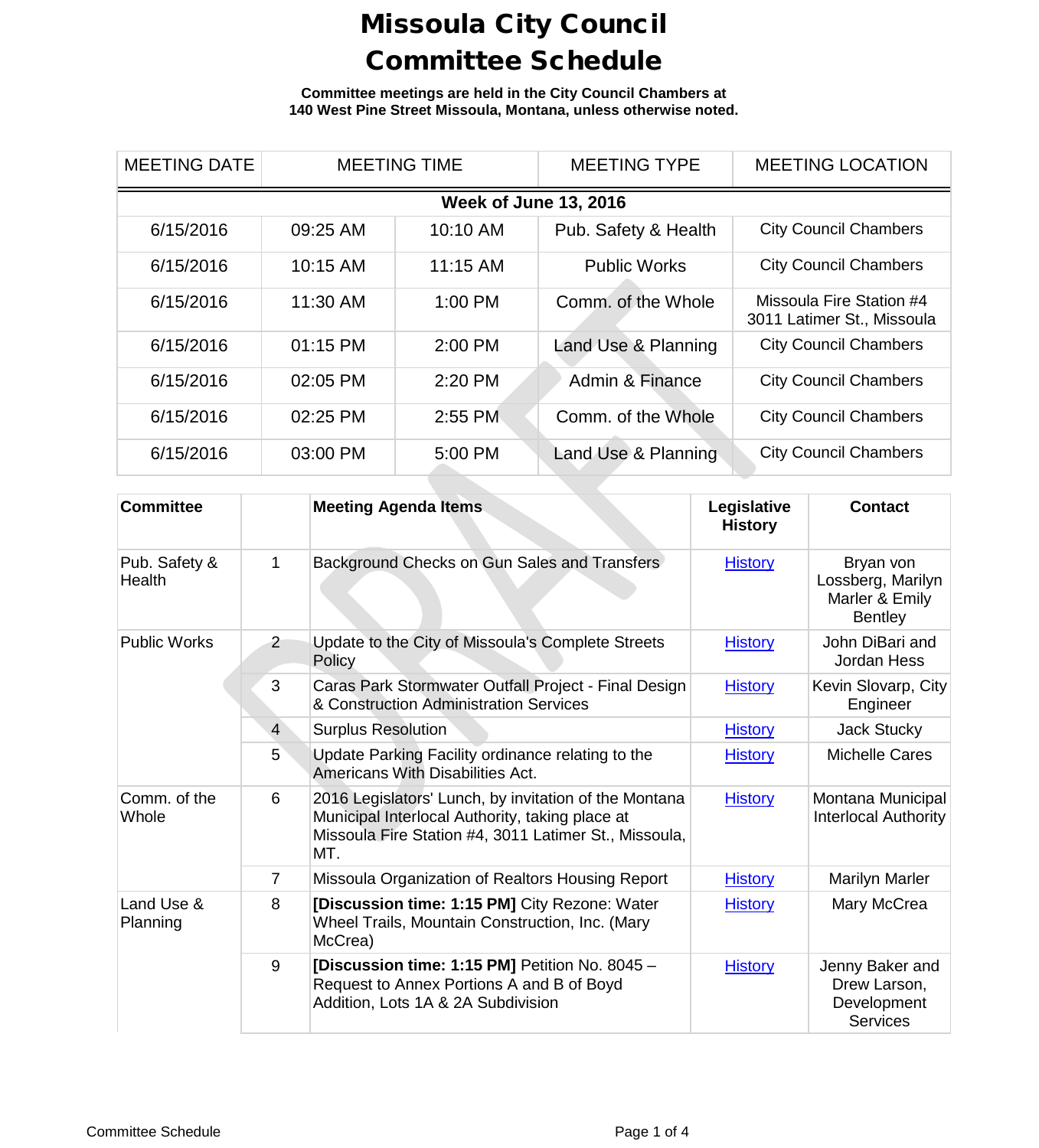**Committee meetings are held in the City Council Chambers at 140 West Pine Street Missoula, Montana, unless otherwise noted.**

|                    | 10 | [Discussion time: 1:15 PM] Petition No. 9788 -<br>Request to Annex a portion of Tract 1 of Certificate<br>of Survey 5995.                                                                                                                                            | <b>History</b> | Drew Larson,<br>Development<br><b>Services</b> |
|--------------------|----|----------------------------------------------------------------------------------------------------------------------------------------------------------------------------------------------------------------------------------------------------------------------|----------------|------------------------------------------------|
|                    | 11 | [Discussion time: 3:00 PM] Appeal of HPC Denial<br>of the Demolition Historic Preservation Permit for the<br>Missoula Mercantile, 101 N. Higgins Avenue                                                                                                              | <b>History</b> | <b>Emily Bentley</b>                           |
| Admin &<br>Finance | 12 | Crime Victim Advocate Services Agreement                                                                                                                                                                                                                             | <b>History</b> | Dale Bickell                                   |
|                    | 13 | Resolution relating to Pooled Special Sidewalk,<br>Curb, Gutter and Alley Approach Bonds; authorizing<br>the issuance of such bonds, making certain findings<br>with respect to the pledge of the Revolving Fund of<br>the City of Missoula to the security therefor | <b>History</b> | Leigh Griffing                                 |

*The following items have been referred to City Council committees, but the committees will not discuss them in the coming week:*

| <b>Committee</b>        |                | <b>Held Meeting Agenda Items</b>                                                                                                                                                       | Legislative<br><b>History</b> | <b>Contact</b>                                 |
|-------------------------|----------------|----------------------------------------------------------------------------------------------------------------------------------------------------------------------------------------|-------------------------------|------------------------------------------------|
| Parks &<br>Conservation | 1              | Missoula International School Memorandum of<br>Agreement                                                                                                                               | <b>History</b>                | Donna Gaukler                                  |
|                         | 2              | Urban Forest Management Plan Update                                                                                                                                                    | <b>History</b>                | Chris Boza                                     |
| Comm. of the            | 3              | <b>Missoula Parking Commission Presentation</b>                                                                                                                                        | <b>History</b>                | <b>Michelle Cares</b>                          |
| Whole                   | $\overline{4}$ | Missoula Chamber of Commerce Update                                                                                                                                                    | <b>History</b>                | <b>Marilyn Marler</b>                          |
|                         | 5              | Updates from Council representatives on the Health<br>Board, Community Forum, Transportation Policy<br>Coordinating Committee, other boards and<br>commissions as necessary. (Ongoing) | <b>History</b>                | <b>Marilyn Marler</b>                          |
|                         | 6              | <b>Broadband RFP</b>                                                                                                                                                                   | <b>History</b>                | Bryan von Lossberg                             |
|                         | $\overline{7}$ | Review membership in Alliance for Innovation                                                                                                                                           | <b>History</b>                | Marty Rehbein, City<br><b>Clerk</b>            |
|                         | 8              | Missoula Downtown Master Plan Implementation<br><b>Committee Update</b>                                                                                                                | <b>History</b>                | Bryan von Lossberg                             |
|                         | 9              | <b>Hotel Fox Update Presentation</b>                                                                                                                                                   | <b>History</b>                | Chris Behan                                    |
| Land Use &<br>Planning  | 10             | Architectural Design Standards/Guidelines                                                                                                                                              | <b>History</b>                | Laval Means,<br>Development<br><b>Services</b> |
|                         | 11             | Discussion to amend Title 20 to better address<br>tourist homes                                                                                                                        | <b>History</b>                | John DiBari and<br>Bryan von Lossberg          |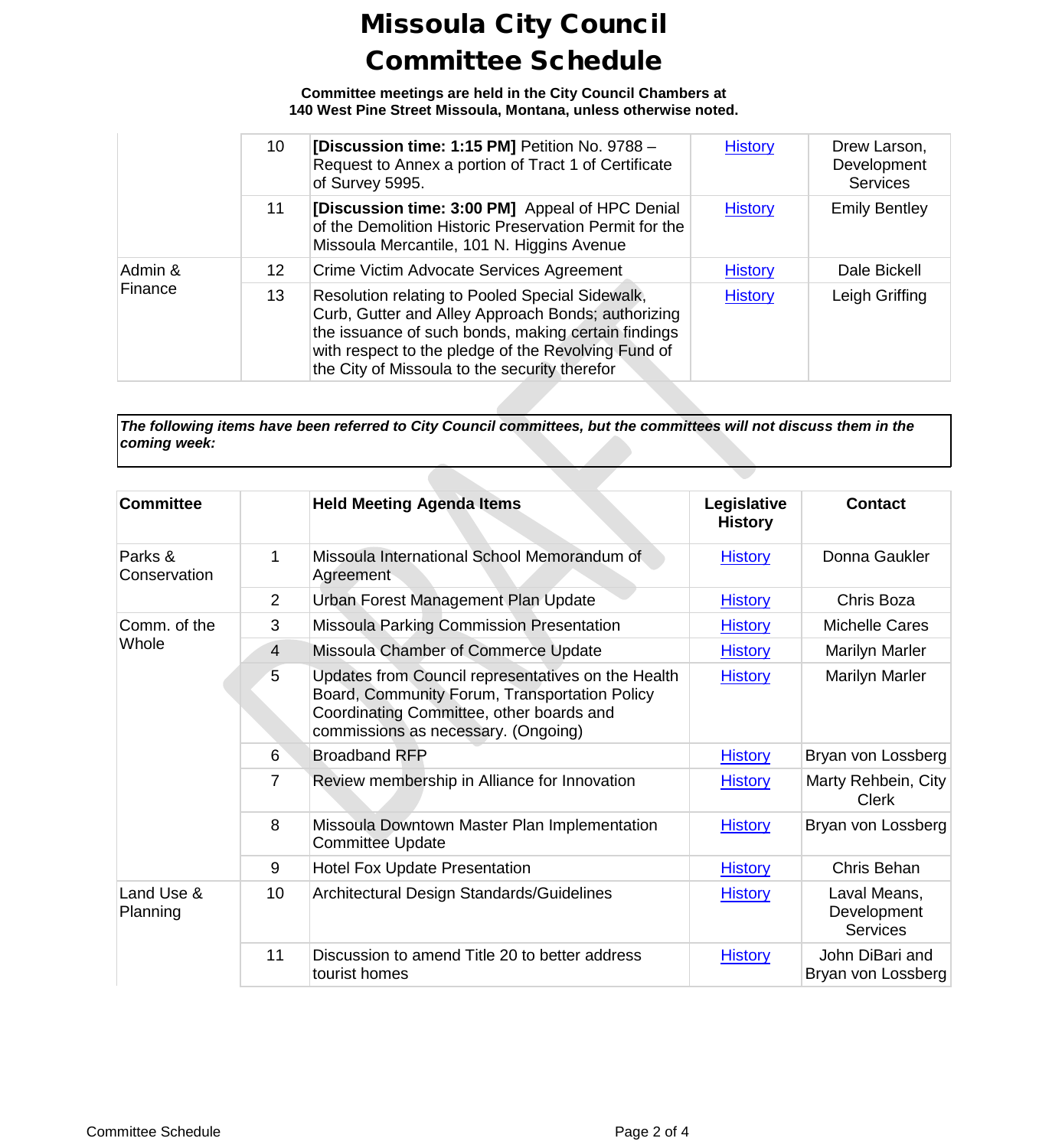**Committee meetings are held in the City Council Chambers at 140 West Pine Street Missoula, Montana, unless otherwise noted.**

|                     | 12 | Conditional Use Request - 430 Beverly Avenue<br>(Accessory Dwelling Unit)                                                               | <b>History</b> | Drew Larson,<br>Development<br><b>Services</b>                                         |
|---------------------|----|-----------------------------------------------------------------------------------------------------------------------------------------|----------------|----------------------------------------------------------------------------------------|
|                     | 13 | Presentation on Missoula Mercantile Building/New<br>Mixed-Use Project                                                                   | <b>History</b> | <b>Emily Bentley</b>                                                                   |
|                     | 14 | MCPB update to the LUP committee                                                                                                        | <b>History</b> | John DiBari                                                                            |
|                     | 15 | Planning Division Work Plan                                                                                                             | <b>History</b> | Laval Means,<br><b>Planning Division</b><br>Manager,<br>Development<br><b>Services</b> |
|                     | 16 | Development Services LU&P Related Boards                                                                                                | <b>History</b> | <b>Michelle Cares</b>                                                                  |
|                     | 17 | Annexation, (see separate list at City Clerk's Office<br>for pending annexations) (Ongoing in committee)                                | <b>History</b> | Marty Rehbein                                                                          |
|                     | 18 | Adopt broadband standards for the City of Missoula                                                                                      | <b>History</b> | Brian von Lossberg                                                                     |
|                     | 19 | Adopt new floodplain ordinance                                                                                                          | <b>History</b> | <b>Wade Humphries</b>                                                                  |
| Pub. Safety &       | 20 | <b>Amend City Smoking Ordinance</b>                                                                                                     | <b>History</b> | <b>Health Department</b>                                                               |
| Health              | 21 | Fire Department update.                                                                                                                 | <b>History</b> | Jason Diehl                                                                            |
|                     | 22 | Health Department update.                                                                                                               | <b>History</b> | Ellen Leahy                                                                            |
|                     | 23 | Missoula City/County Animal Control Update                                                                                              | <b>History</b> | Jeff Darrah                                                                            |
|                     | 24 | Fire Department update.                                                                                                                 | <b>History</b> | Jason Diehl                                                                            |
|                     | 25 | Safety aspects of management of the urban deer<br>population in the city of Missoula.                                                   | <b>History</b> | Jon Wilkins                                                                            |
|                     | 26 | Crime Victim Advocate Office Update                                                                                                     | <b>History</b> | Jon Wilkins                                                                            |
|                     | 27 | Police Department update.                                                                                                               | <b>History</b> | Mike Brady                                                                             |
|                     | 28 | Missoula Aging Services, Initiatives and Services<br>Update - Susan Kohler                                                              | <b>History</b> | Jon Wilkins                                                                            |
| <b>Public Works</b> | 29 | Ordinance Creating the Water Utility, Adopting Rules<br>and Regulations and Adopting the Current Mountain<br><b>Water Fee Structure</b> | <b>History</b> | John Wilson,<br>Director of Public<br><b>Works</b>                                     |
|                     | 30 | <b>Federal and State Stormwater Regulations</b>                                                                                         | <b>History</b> | John Wilson                                                                            |
|                     | 31 | <b>Lighting Ordinance Update</b>                                                                                                        | <b>History</b> | Michelle Cares,<br><b>Heidi West</b>                                                   |
|                     | 32 | Possible Transportation Impact Fees from School<br>Projects                                                                             | <b>History</b> | <b>Marilyn Marler</b>                                                                  |
|                     | 33 | Discuss Missoula County Local Option Fuel Tax                                                                                           | <b>History</b> | Jessica Morris,<br>AICP,<br>Transportation<br><b>Planning Manager</b>                  |